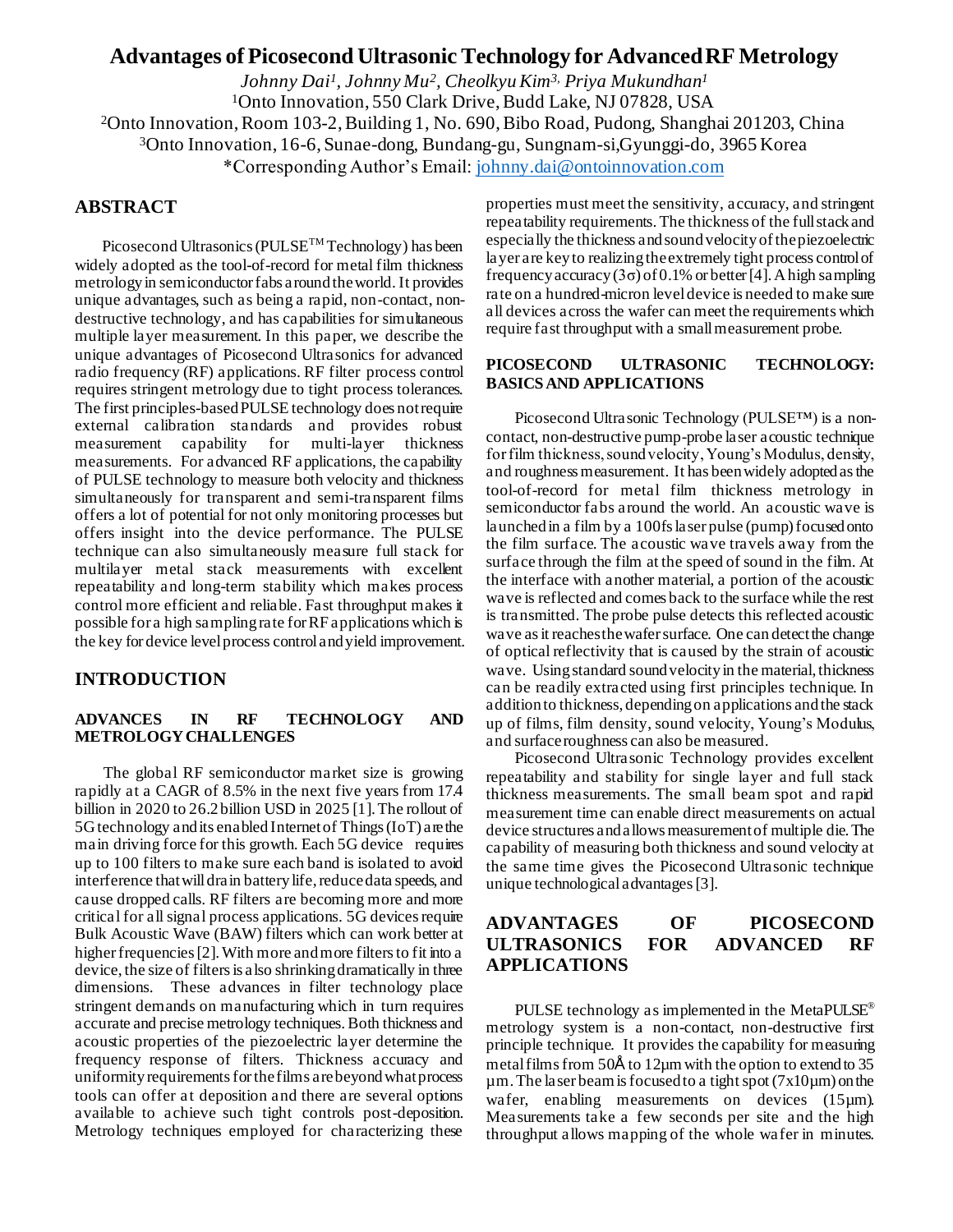Measurements are used to feed forward to the trimming process to adjust the center frequency and improve across wafer and wafer to wafer variability. Also, when combined with frequency measurements through Onto Innovation's Discover<sup>®</sup> software, value added statistical processing control (SPC) is provided to improve yield.

In this paper, we demonstrate howPicosecond Ultrasonics can provide a unique and efficient metrology solution in advanced radio frequency (RF) applications because of the advantages described previously. Additionally, in high volume manufacturing one of the critical requirements is the ability to have robust capability to cover process variations in addition to excellent repeatability, long term stability, and tool-to-tool matching. The ability to measure multi-layer stacks eliminates the need to measure on monitor wafers and provides direct feedback for process monitoring and control.

#### 3.1 First Principle Techniques

One of the unique value propositions of the Picosecond Ultrasonic technology is that it offers first-principle approach to modeling the measured data. Thickness measurement relies on locating the echoes, transit time of the acoustic pulse through the films, for thickness calculation. Using known speed of sound from the literature, thickness can be readily calculated without the need for additional calibration. Competing technologies like X-ray metrology require daily or weekly standards and cannot measure repeating layers in a multi-layer stack. Also, depending on how the filmstacks were developed, operator-induced errors or impact to accuracy is common. Time-to-solution (TTS) is another important parameter in developing recipes and with the PULSE system, models are developed in a few hours and don't need to be constantly adjusted to account for variations.

#### 3.2 Wide thickness range and excellent repeatability

 With Picosecond Ultrasonic Technology, depending on tool configuration, we can measure a film thickness range from  $50\text{\AA}$  to  $\sim$ 35 $\mu$ m depending on material parameters. Figure 1 shows typical dynamic repeatability performance for AlCu,Cu, TiN, W, Mo, AlN, Cr, Ru, and Tifilms ranging from 300Åto 9000Å. We can see excellent repeatability for all thickness ranges, mostly less than 0.10% for 3 sigma of 9 point wafer average thickness. Because of the first principle and standardless nature of Picosecond Ultrasonics, we can use one single recipe to cover the whole thickness range from tens of Angstroms to tens of microns with excellent repeatability.



*Figure 1. Typical repeatability performance for different stacks of common RF applications*

#### 3.3 Multilayer measurement capability and accuracy

 The accurate control of thickness for the full stack is the key for frequency control for RF filters, and the center frequency relies on tighterthickness control for every layerin the stack although the piezoelectric layer playsthe most critical role. One of key advantages for Picosecond Ultrasonic technology is its simultaneous measurement capability for multilayers stack. We have demonstrated measurements of up to eight layers in a multi-layer stack with excellent repeatability for each layer. Figure 2 shows typical measurement performance from a BAW device using Picosecond Ultrasonics. From the measurement, we can report the thickness of five layers in the stack of metal A/metal B/AlN/metal B/metal C simultaneously. Metal A, metal B, and metal C are different metal films. We can see that 3-sigma of thickness for all five layers is less than 0.1%. Another advantage of Picosecond Ultrasonic technology is that it can measure multiple layer thickness in the stack with the same material, in this case Ru that is impossible for some metrology techniques used in the RF field.



*Figure 2. Thickness dynamic repeatability (3*σ*) for each layer of a five-layer stack metal A/metal B/AlN/metal B/metal C.*

3.4 Simultaneous measurement of thickness and sound velocity

 Both thickness and sound velocity of the piezoelectric layer play critical roles for center frequency control in RF devices. One of the very key advantages of Picosecond Ultrasonic technology is its capability to measure both thickness and sound velocity simultaneously for the piezoelectric layer. For piezoelectric films, such as oxide or AlN films on silicon or other metal transducers, the opaque substrate absorbs energy from the pump pulse, launching a sound wave that travels up through the transparent film at the speed of sound. The strain causes a local change in the index of refraction of the film. The partial reflection of the probe beam from the moving sound wave, combined with the partial reflection from the film surface, leads to destructive and constructive interference at the detector[5]. As a result of this time dependent interference, the measured signal oscillates with a period,  $\tau$ , from which the sound velocity (V) in the material can be determined by

$$
V = \frac{\lambda}{2n\tau cos\varphi}
$$

where n is the index of refraction,  $\lambda$  is the wavelength, and  $\varphi$  is the angle of refraction. We can also report Young's Modulus calculated from measured sound velocity. Figure 3a and 3b show the typical performance for thickness and sound velocity measurement on aluminum nitride. We can see that 3σ of repeatability at site level for both thickness and sound velocity is below 0.050%. The excellent repeatability